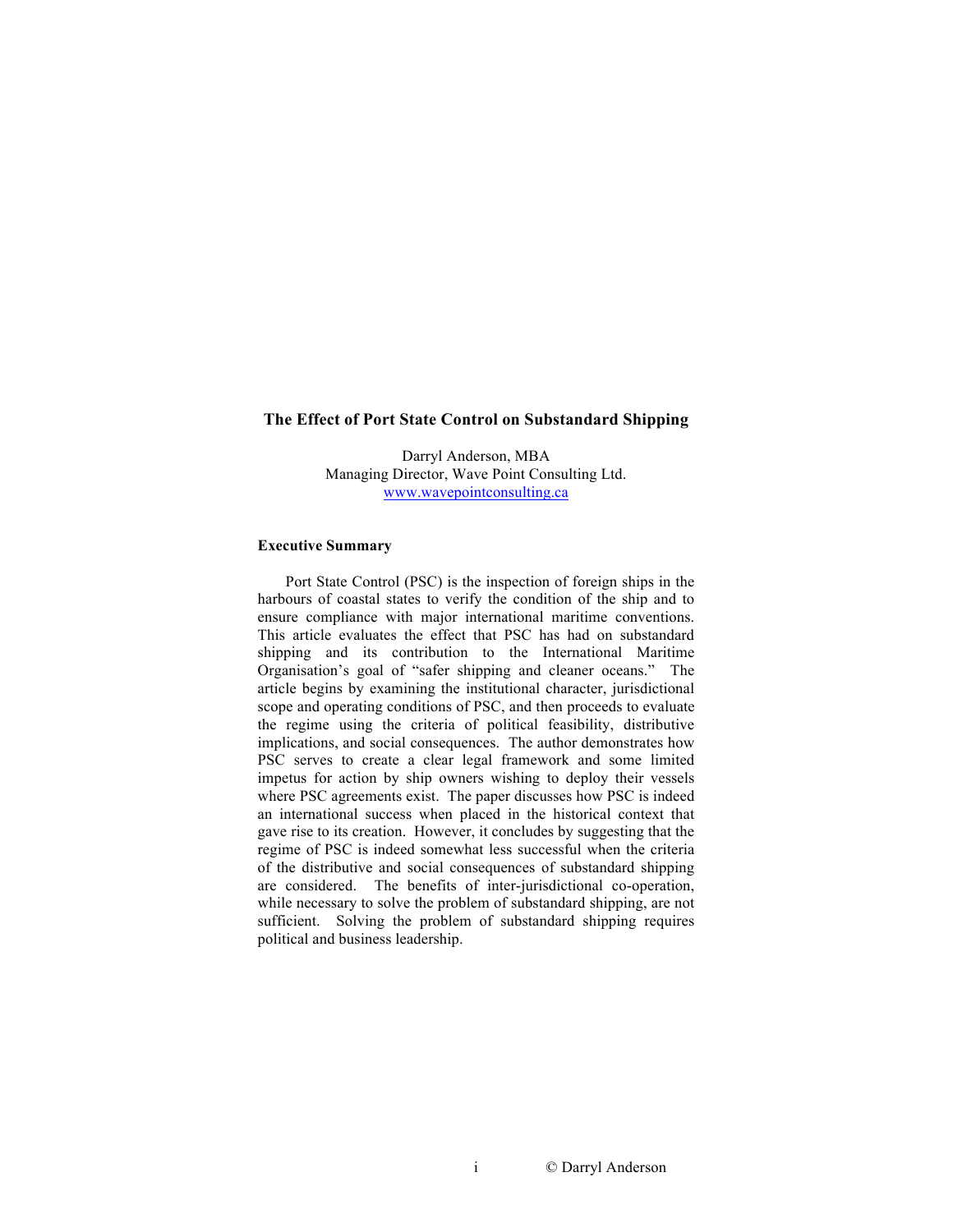#### **1 Introduction**

The growth in international trade and the service requirements of modern logistics systems has placed increasing pressure on ship owner profits. One strategy to increase profitability favoured by some ship owners is to neglect the maintenance and repair of the vessels under their command. Other ship owners have chosen to prolong the working life of their vessels past the age at which they would usually be sold for scrap. Still other ship operators choose to crew and man their vessels with personnel who are poorly trained or inadequately equipped to safely navigate a ship and transport its cargo. Recent research by the Transport Division of the Organisation for Economic Co-operation and Development (OECD 2002) suggests that the cost to ship owners of maintaining the world merchant fleet to the minimum required shipping standards is approximately \$US 4 billion per year. The competitive advantage gained by individual ship owners who do not observe the international rules and standards could amount to 15% of the annual running cost of each vessel--an amount equivalent to \$US 250,000 per annum. With such financial incentives as these, it is not surprising that the issue of substandard shipping arises. A substandard ship is considered to be any vessel that fails to meet basic standards of seaworthiness because of its physical condition, its operation, or the activities of its crew. A substandard ship poses threats to both human life and/or to marine environments (SSY Consultancy and Research 2001).

One policy response adopted by governments to deal with the problem of substandard ships (and substandard shipping) is the concept of *Port State Control* (PSC). Port state control refers to the inspection of foreign ships in the harbours of coastal states to verify the condition of the ship and to ensure its compliance with major international maritime conventions.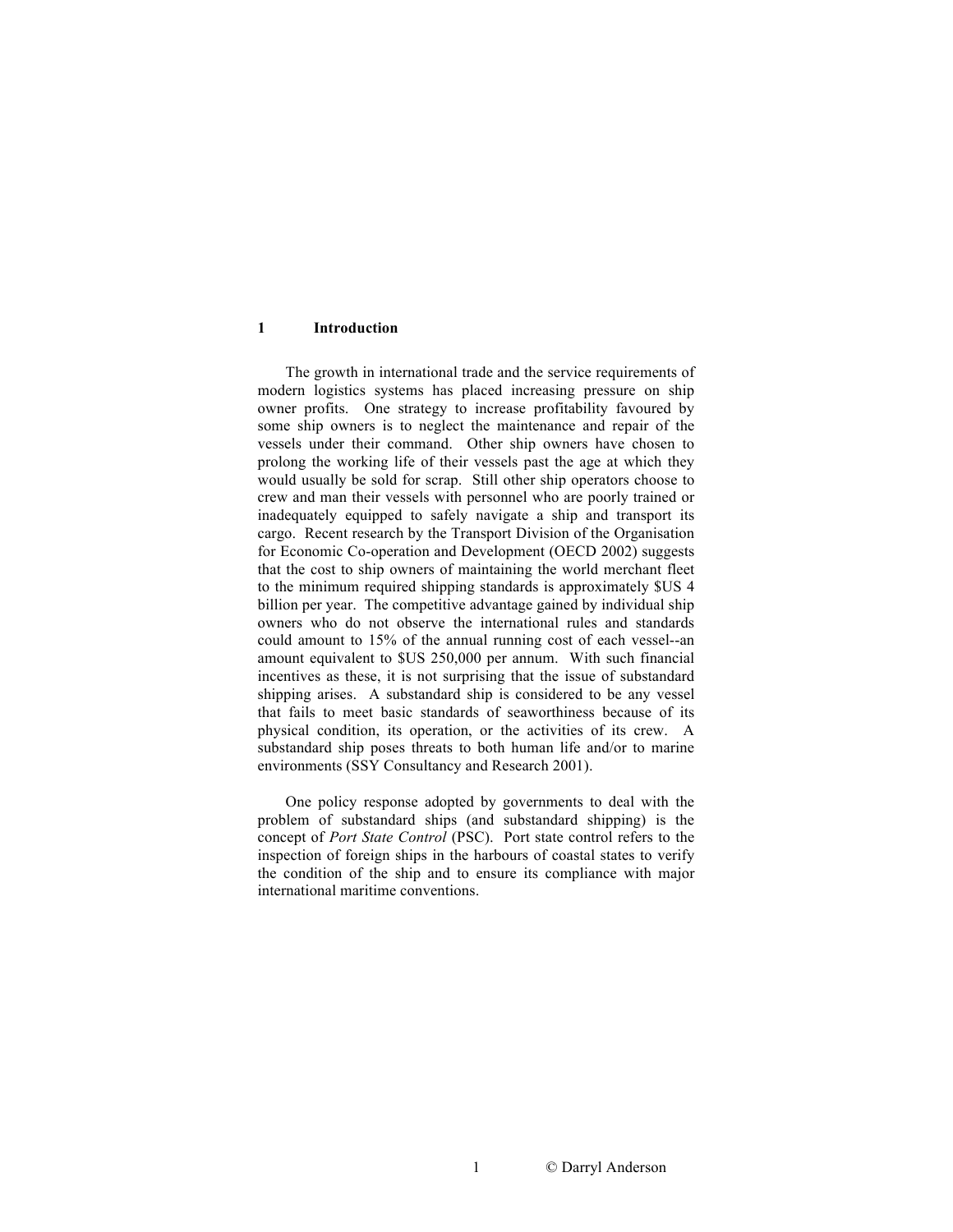### **2 The International Regime of Port State Control**

In response to difficulties or challenges such as substandard shipping, the international community often develops an international regime to help address or resolve problems that cannot be solved by the actions of any one nation alone. An international regime is a system of rules and norms, together with a set of formal and informal institutions, with the express intent that these arrangements be applied to a given social or political problem (Valencia 1996). In 1948, the international community adopted a convention formally establishing the International Maritime Consultative Organisation (IMCO) (renamed the International Maritime Organisation (IMO) in 1982). The Convention entered into force in 1958. This United Nations IMO expresses it raison d'être in the motto "safer shipping and cleaner seas."

The definition of substandard shipping suggests that for the regime of PSC to be considered effective, it must effectively address two problems, the first being the threat to human life, and the second problem the risk to the marine environment. According to Valencia (1996), we can consider the threat to human life to be a dilemma of common interest, and the problem of marine pollution to be a dilemma of common aversion. Regimes established to deal with a dilemma of common interests require collaboration, while those created to solve a dilemma of common aversion require co-ordination (Valencia 1996). Thus, the first factor to consider when evaluating the effectiveness of PSC is whether the regime does indeed promote collaboration and co-ordination.

### **2.1 Regime Dynamics**

A second factor to consider when evaluating PSC effectiveness is whether the institutional arrangements underpinning it are responsive to emerging needs and issues.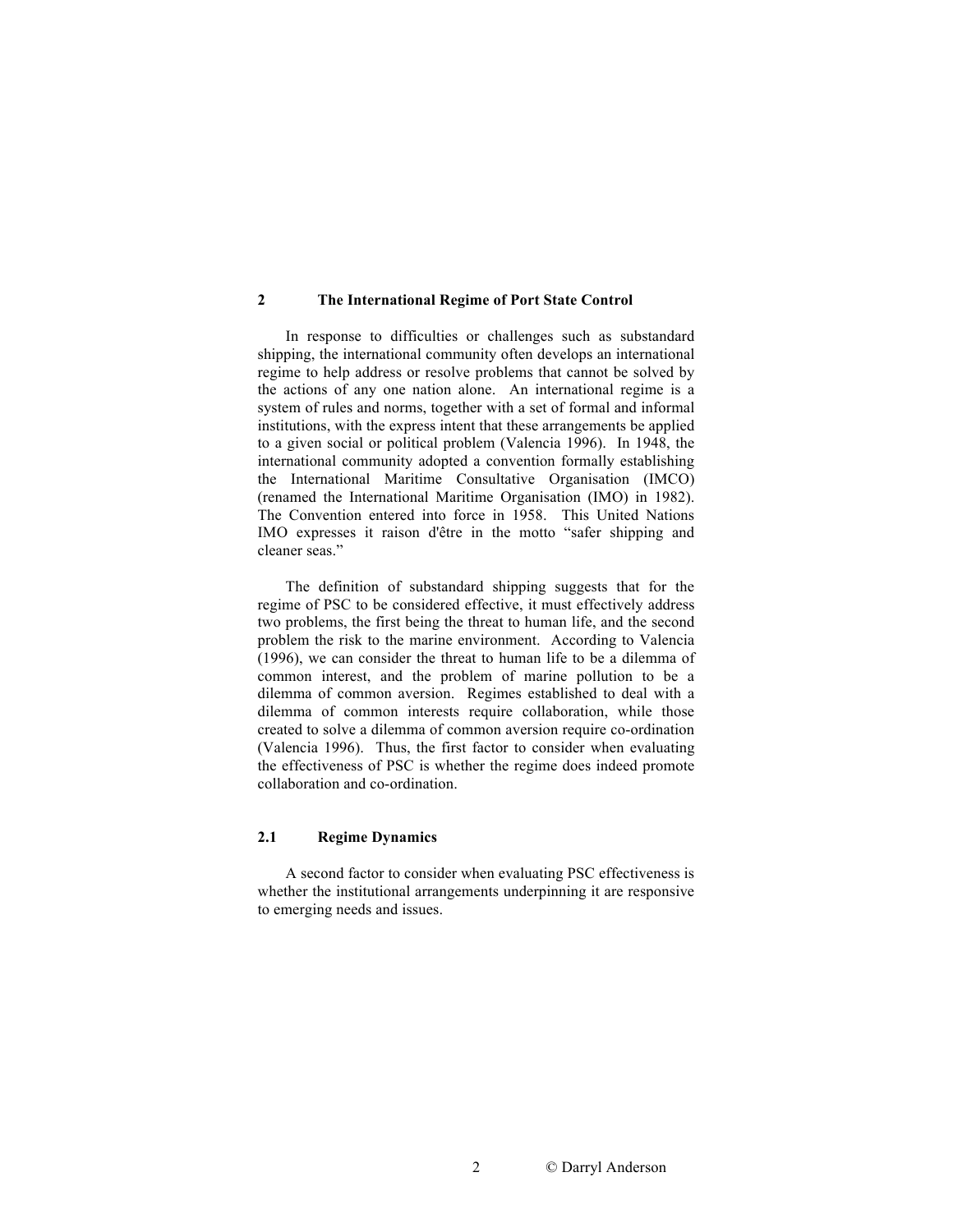Young (1980) suggests that the question of how and when the PSC regime came into existence becomes an important yardstick for judging the political feasibility of the policy instrument. Negotiations for the 1982 United Nations Conference on the Law of the Sea (UNCLOS) took place during the years 1973 to 1982. As negotiations progressed, the international community came to the realisation that the problem of non-compliance with IMO regulations could not be corrected by flag state enforcement alone.

The 'freedom of the seas' doctrine (*Mar Librium)*, articulated in 1609 by Dutch legal scholar Hugo Grotius, claimed that ocean resources should be available to all nations that wish to harvest them. The 'freedom-of-the-seas' principle meant that outside its territorial waters, a nation could not claim sovereignty over the seas, except with respect to its own vessels (Kibel 2000). Article 221(I) of UNCLOS codified this principle of customary international law.

During the UNCLOS negotiating process, compromises were needed if the international community was to develop a new legal framework for ocean governance. UNCLOS resulted in coastal nations having rather limited power in the control they could exercise over vessels navigating in their territorial seas; however, coastal nations were given express powers within the internal waters in which their harbours were located (Valenzuela 1999). Article 25(2) of UNCLOS formally expressed this principle. It is from this basis that PSC officials are able to exercise their authority. Examples of the conventions that can thus be enforced (using the regime of PSC) by coastal states include the: a) **SOLAS 74**: International Convention for the Safety of Life at Sea 1974; b) **LL 66**: Internal Convention on Load Lines 1966; c) **MARPOL 73/78**: International Convention for the Prevention of Pollution from Ships 1973, as modified by the Protocol of 1978; d) **STCW 78**: International Convention on Standards of Training, Certification and Watchkeeping for Seafarers; **TONNAGE 69**: International Convention on Tonnage Measurement of Ships, 1969; and e) **ILO 147**: International Labour Organisation Convention No. 147 Merchant Shipping (Minimum Standards).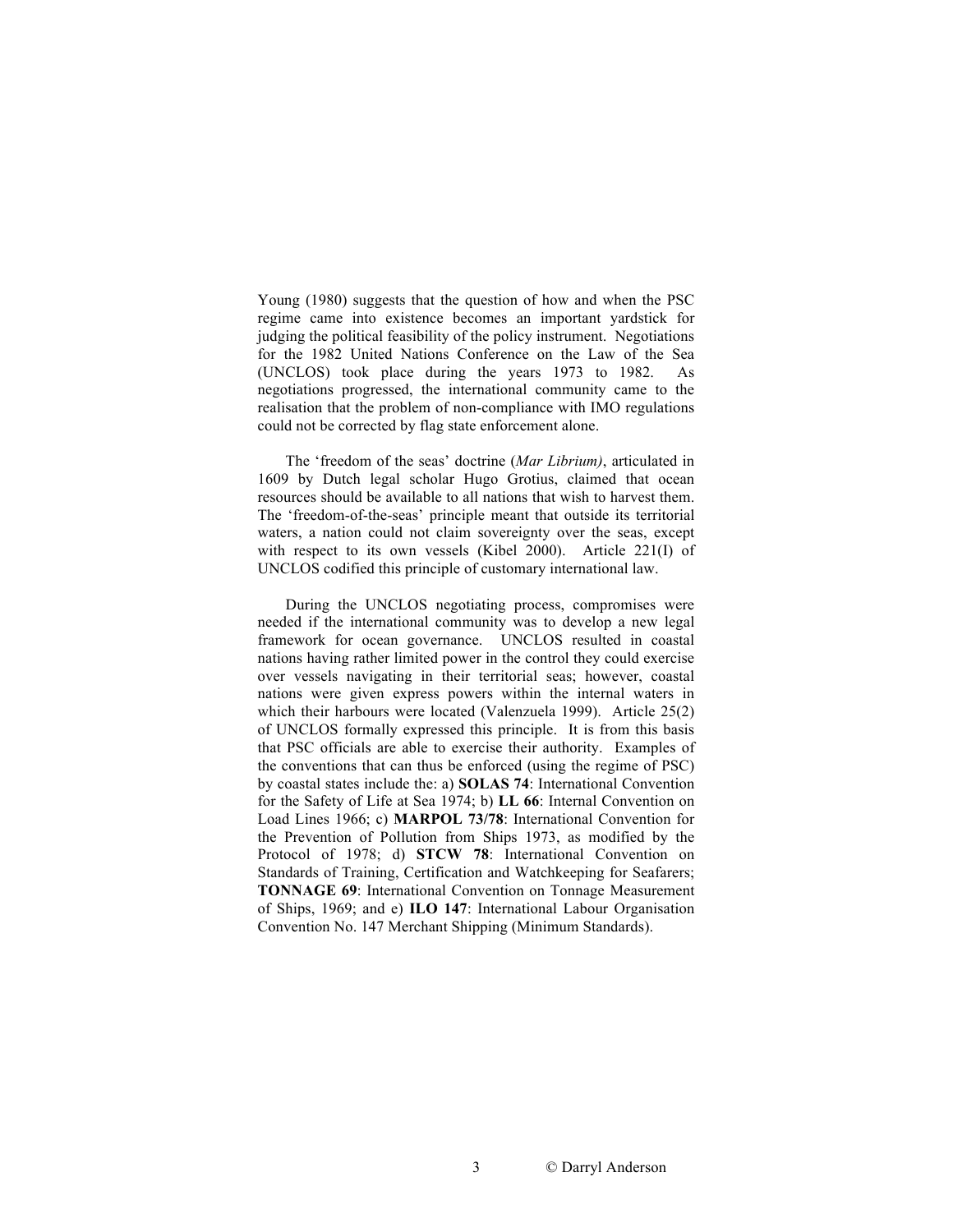## **2.2 Institutional Character**

To evaluate the effectiveness of the PSC regime, it is essential to understand the central rights, rules, and choices that are available to those who operate commercial vessels or to those nations with international ports. The interaction of national maritime administrators with the individual actors in the international shipping community is based on Article 25 of UNCLOS. This clause specifically empowers nations to take necessary steps to prevent any breach of the shipping standard conventions by foreign vessels that call upon their harbours. In addition, Articles 216 and 218 enable a port state to enforce international antidumping and anti-pollution measures, while Article 219 permits nations to take administrative measures to prevent substandard vessels from sailing from their harbours. Legitimacy for PSC inspections is found in these articles. The only limitation is that any steps taken that invoke PSC must be reasonable, public, and not discriminatory.

## **2.3 Jurisdictional Scope**

Understanding the jurisdictional scope of a regime is a necessary factor to consider when evaluating PSC's contribution to 'safer ships and cleaner seas.' While PSC clearly depends upon compliance with IMO conventions by individual states, over the past 20 years, nations that share common oceans have created 'regional' PSC agreements (or *Memorandums of Understanding*) to facilitate their work. Despite earlier IMO efforts to reduce substandard shipping, a number of high profile shipping accidents in the late 1980s and early 1990s led to an increased sense of urgency in finding solutions to the problems created by substandard shipping. Consequently, the IMO passed resolution A.682 (17) (Regional Co-operation in the Control of Ships and Discharges) in 1991. Canada's historical commitment to safer ships and cleaner sea has lagged behind that of the European Community. However, it predates the passage of the 1991 IMO resolution on regional co-operation. Canada became an associate member of the 19-country Paris MOU in 1988, and was accepted as a full member in 1994.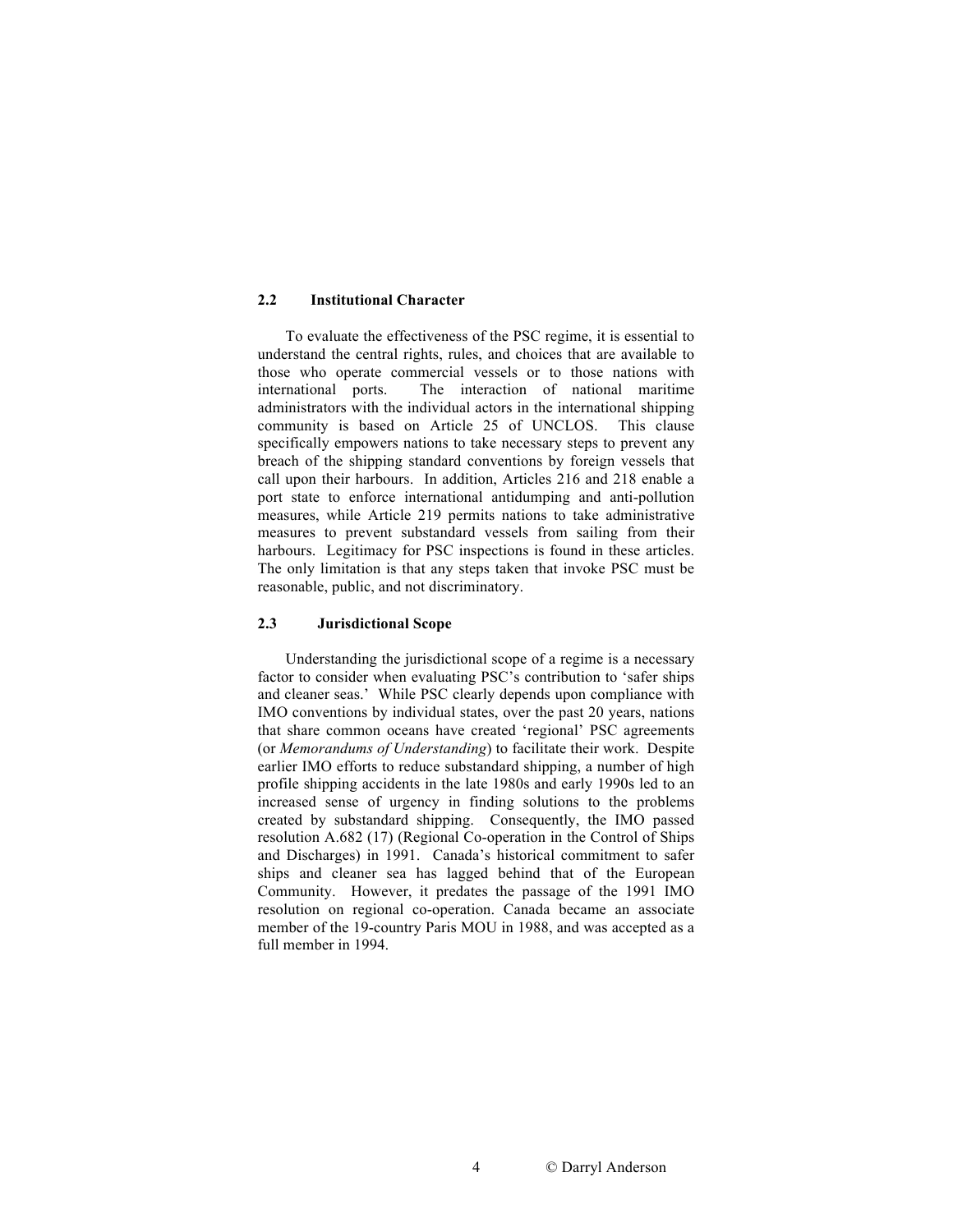During the last decade, Canada has exercised some degree of leadership on the issues of substandard shipping by being instrumental in the creation of the 18-nation Tokyo MOU (Transport Canada 2001). The goals and objectives for PSC in each of the eight regions are based on the Paris MOU model, but with some regional variations. One of the most significant differences influencing the effectiveness of PSC agreements around the world is the rate of ship inspection.

Substandard vessels trading in the poor regions of the world have a significantly lower chance of being detained by PSC inspections. Table A, highlights the inspection target rate the members of the each MOU agreement have set as their performance standard.

| <b>Table A: Port State Control Agreements</b>             |           |                         |  |  |
|-----------------------------------------------------------|-----------|-------------------------|--|--|
| <b>MOU Region</b>                                         | Inception | <b>Target Rate Ship</b> |  |  |
|                                                           | Date      | <b>Inspections</b>      |  |  |
| Tokyo                                                     | 1993      | 50% regional            |  |  |
| Paris                                                     | 1982      | 25% per country         |  |  |
| Acuderdo de Vina del Mar                                  | 1992      | 15% per country         |  |  |
| Mediterranean                                             | 1997      | 15% per country         |  |  |
| Abuja                                                     | 1999      | 15% per country         |  |  |
| <b>Black Sea</b>                                          | 2000      | 15% per country         |  |  |
| Caribbean                                                 | 1996      | 10% per country         |  |  |
| Indian Ocean                                              | 1998      | 10% per country         |  |  |
| Note: Persian Gulf agreement currently under development. |           |                         |  |  |
| Source: International Maritime Organisation               |           |                         |  |  |

Given the fact that the regime of regional PSC creates a new legal framework for enforcing existing IMO conventions, an important question for many observers is to what extent the jurisdictional arrangements of IMO conventions are (or are not) optional for member states.Since the 1970s, IMO technical conventions have adopted a new amendment system for the appendices.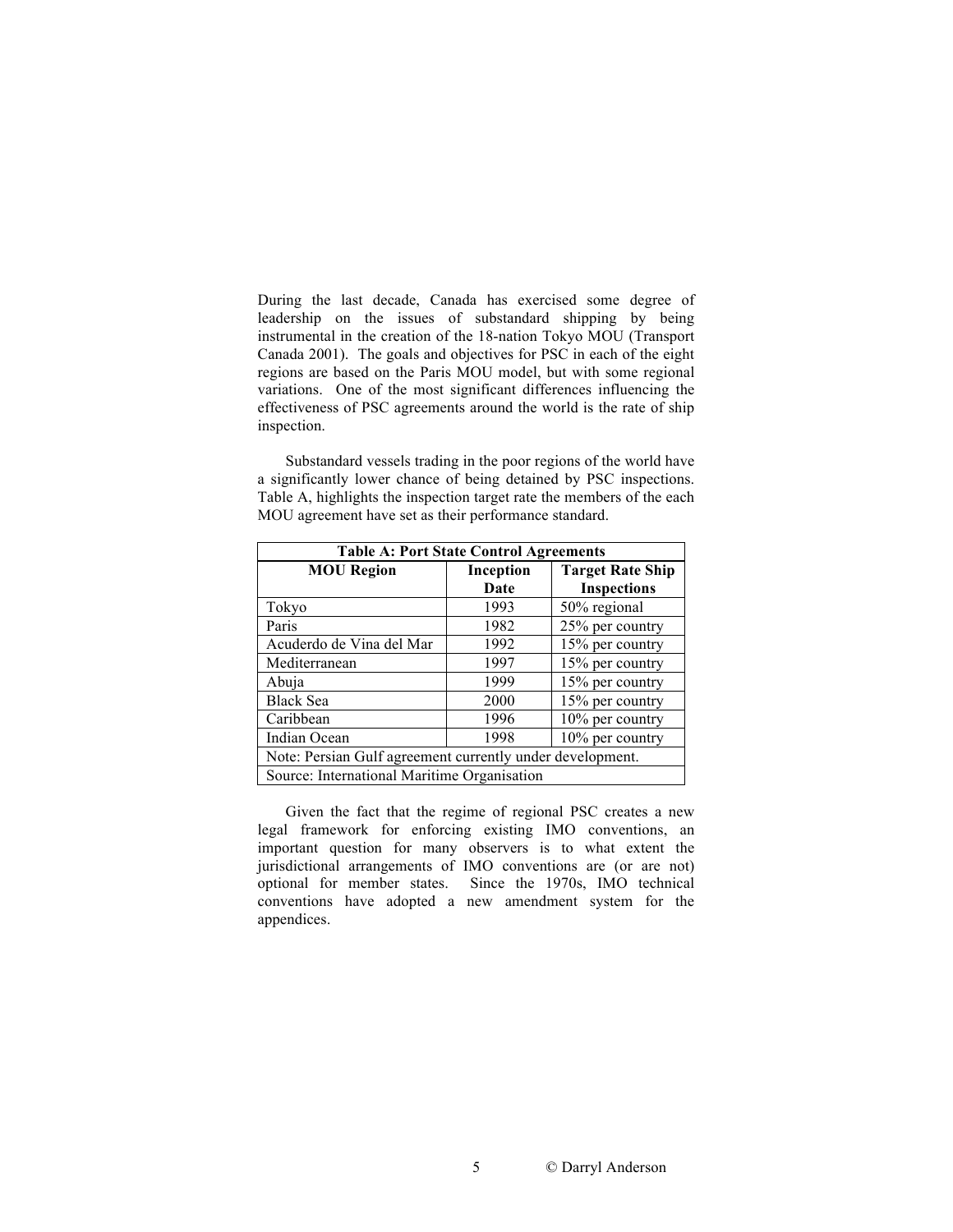Under the new procedures, amendments automatically enter into force on an agreed-upon date, unless the amendments are positively rejected by a specified number of state parties. This is in contrast to the previous method whereby a safety amendment to an annex entered force only after being positively accepted by a specified number of state parties to the convention (Valenzuela 1999). Consequently, nations exercising their rights and obligations under a PSC regime are automatically empowered to enforce the most recent internationally agreed upon safety standards.

#### **2.4 Operating Conditions**

As noted in previous sections, PSC control has evolved into a regional policy tool that supplements flag state control and responsibility in maritime matters. Thus, the effectiveness of PSC stems from the legal position of coastal nations vis-à-vis the flag state that has primary responsibility for enforcing IMO conventions. PSC operating procedures are governed by resolution A.787 (19) adopted by the IMO Assembly in 1995 (Sasamura 1998).Crucial to the successful operation of PSC is the sharing of information--gained about particular ships or their owners or operators--between jurisdictions in and out of which those ships trade. In recognition of this fact, the IMO has developed a global project to assist regional PSC agreements in the harmonisation of their operations, the development of their human resources capabilities, and in the cooperation and exchange of information amongst MOU signatories. As a United Nations organisation, however, the IMO can only encourage nations in these efforts; it cannot obligate their compliance (Hoppe 2000). One obstacle to compliance is the need for technical and financial assistance to enforce regulations. This is particularly apparent within the newly established regionally PSC agreements, the majority of whose members are from the developing countries and lack sufficient resources to enforce PSC. A second difficulty is ensuring the participation of all members within the regions, as active participation of all members is crucial in the successful implementation of the agreements.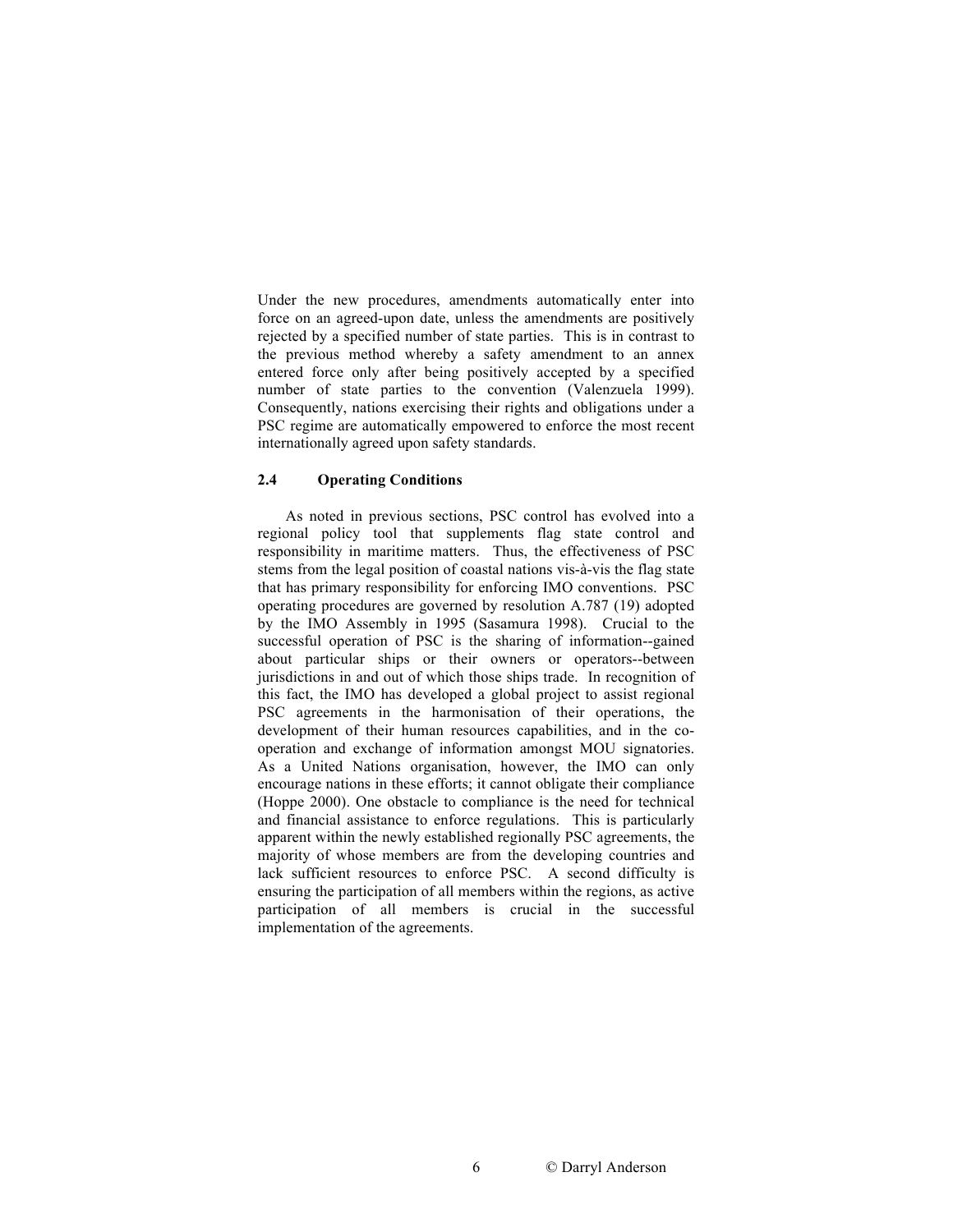### **3 Evaluation of Port State Control**

#### **3.1 Political Feasibility**

According to Valencia (1996), the *political feasibility* of a policy regime refers to the political cost to achieve compliance with the principal behavioural prescriptions of the given regime: in other words, can the requirements of the regime be implemented and maintained to achieve the stated outcome. Valencia argues that in terms of political feasibility, regimes that are sector-specific have a greater chance of success than multipurpose systems that seek to perform a variety of functions within the framework of a single authority. He bases his conclusion on "inherent" political reality, despite the logic of, apparent need in some areas for, an integrated management system.

PSC regimes are regional in nature for a variety of reasons; however, the main reason is political feasibility. Proponents of a regional approach to PSC claim that unless such an approach is adopted, ship operators will simply divert their vessels to harbours in the region where no (or less stringent) PSC inspections are conducted. Consequently, a regional approach encourages co-operation and results in fewer places and economic opportunities for substandard ships to trade (Hoppe 2000). The regional PSC strategy implicitly acknowledges the fact that individual state action is insufficient to reduce the problem of substandard shipping, and that stronger international measures to deal with the problem (and/or greater political will and capacity to enforce IMO regulations) are not obtainable in the current political climate.

PSC is considered the last safety net when vessel owners, shipping classification societies, insurers, and flag state officials have in one way or another, failed to do their job (Plaza 1994). The regime of PSC state control is a right exercised by port states, and not an *obligation* (Plaza 1994).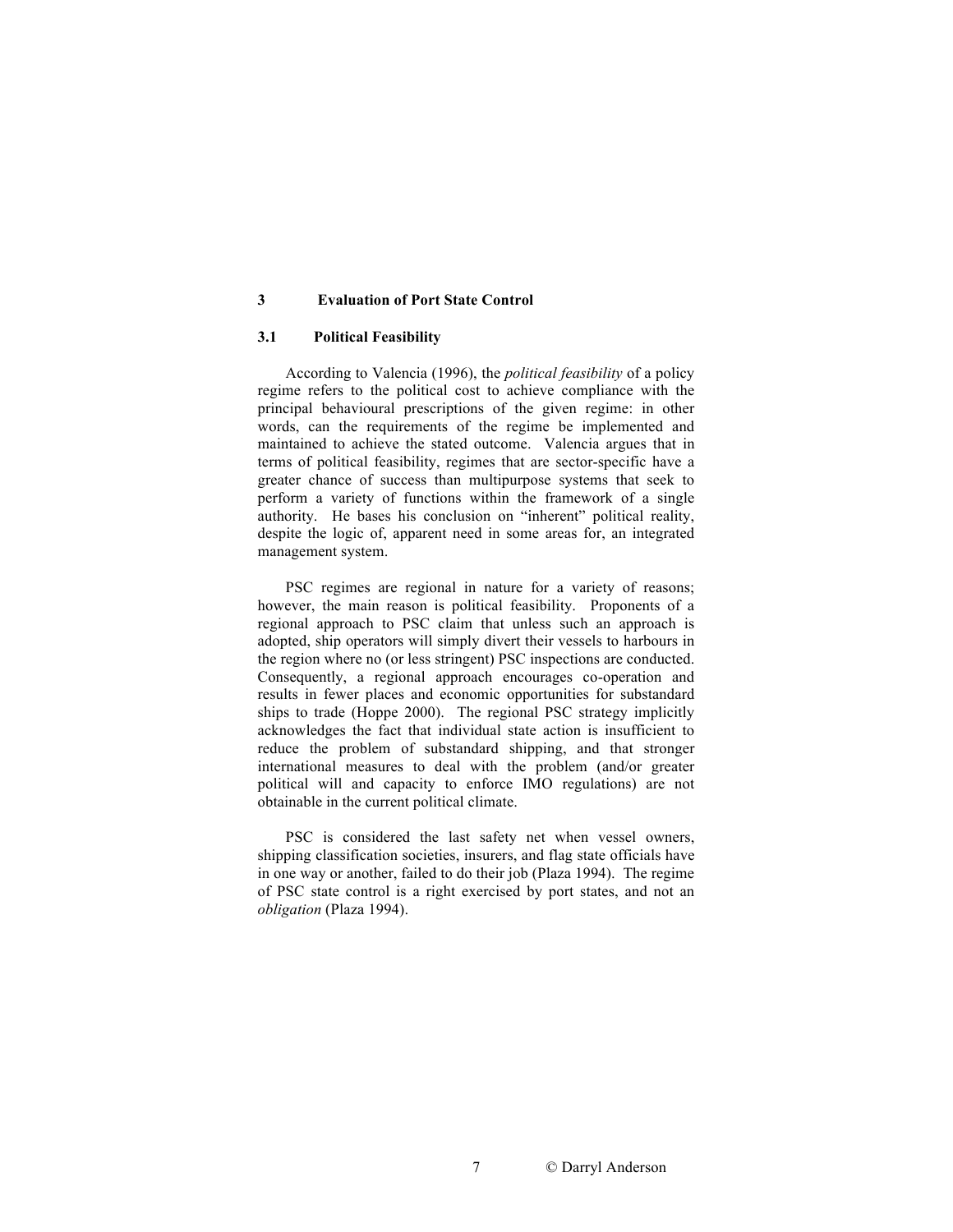Given the rather low political hurdle rate for judging PSC a success, one would expect to find a preponderance of evidence suggesting that indeed safer ships and cleaner seas have resulted from the PSC regime. Regretfully, this has not been the case, nor has substandard shipping been eliminated since the implementation of PSC. However, this is not to suggest that PSC has had no impact whatsoever. Data from Lloyd's Register of Shipping, based on all merchant vessel types, indicates a 35% reduction in the number of ships lost (absolute total loss and constructive total loss) since the 1970s. OECD (2000) research (Table B) reveals that the average merchant vessel losses per annum since the 1970's were as follows:

| <b>Table B: Average Annual Merchant Vessel Losses</b><br><b>During the Decade</b> |       |       |       |  |
|-----------------------------------------------------------------------------------|-------|-------|-------|--|
|                                                                                   | 1970s | 1980s | 1990s |  |
| <b>Number of vessels</b>                                                          | 373   | 308   | 242   |  |

OECD research indicates that there was a decline of 17.4% between the 1970s and 1908s in the average the number of merchant vessels lost per annum. In the decade of the 1990s, the decline was 21.4%. Since PSC was introduced, the rate of decline in total merchant ship losses per annum has been 4% more than during the previous period, although the decline in vessel losses among different vessel types has not been consistent. For example, the decline of dry bulk carrier losses has been far more modest than the general average. During the period in which PSC was introduced (the 1990s), the average number of dry bulk vessels lost per annum was 21, while the average number of seafarer fatalities associated with these loses was 84 (OECD 2000). Clearly, PSC has demonstrated at least modest success in this regard. Because of these developments, some authors such as Hare (1997) suggest that PSC has now matured to the stage where it recognises the need to accept the stark reality that some ships pose more of a problem than do others.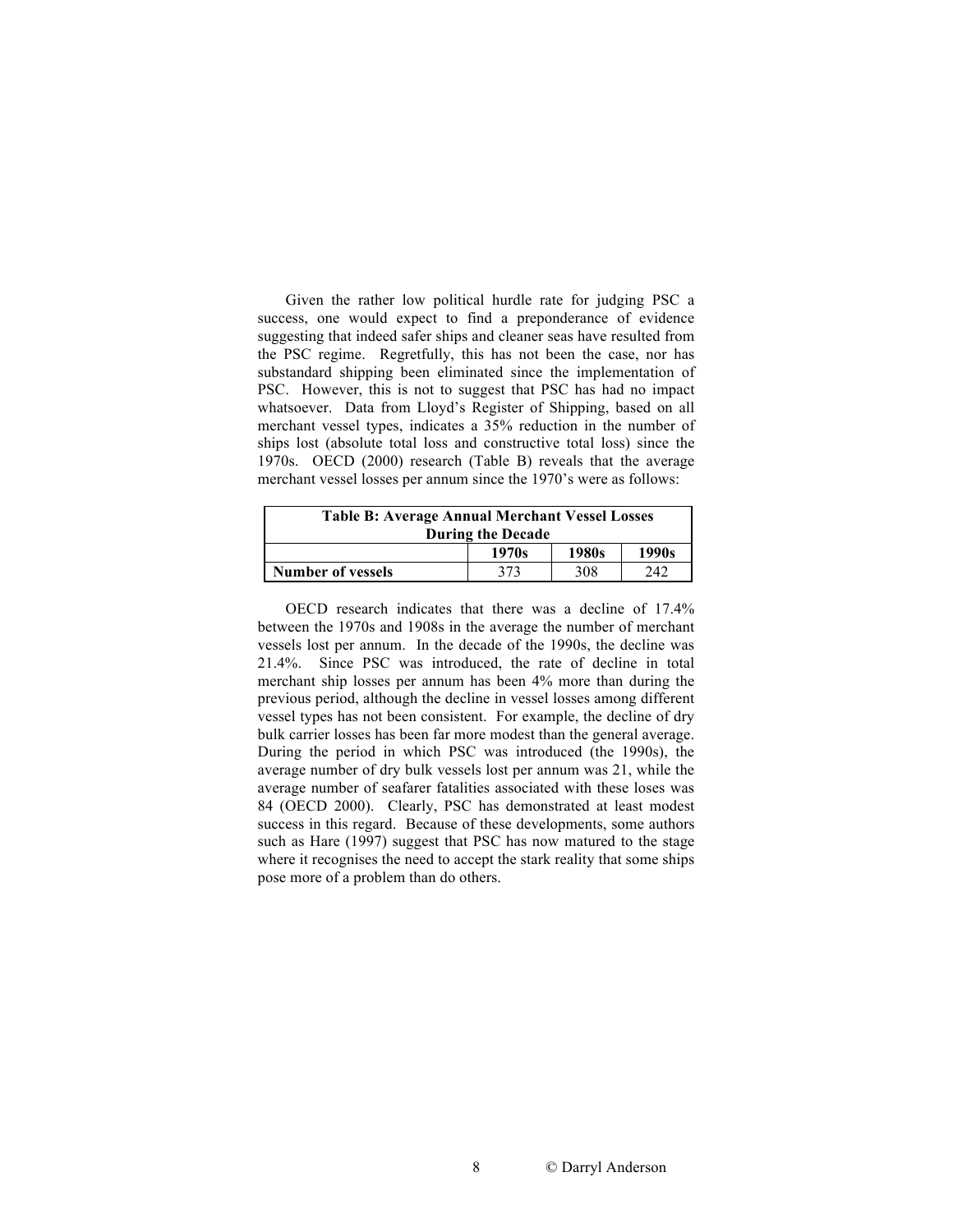### **3.2 Distributive Dimensions**

The distributive dimension of a particular regime deals with the allocation of benefits among the various participants affected by that regime, and it is this aspect that so often lies at the centre of political discussion as to the effectiveness of the governing arrangements (Valencia 1996). The 1982 Paris MOU required that PSC be conducted 'without discrimination as to flag;' it also required that each state ensure that no more favourable treatment be given to ships flying the flag of a state party to the MOU than to one that was not party to it. A policy of without discrimination would seem to imply that the benefits of PSC should be evenly distributed among nations; however, this has not been the case because the problem of substandard ships is not evenly distributed amongst vessels.

Canadian PSC data reveals that during the past six years, ships from Cyprus, Liberia, Malta and Panama were detained by Canadian authorities more frequently than ships from any other country, and represented 53% of all detentions. Vessels (ships of 100 gt and over) from these countries accounted for approximately 50% of the world ore and dry bulk merchant fleet in 1999 (OECD 2000). Transport Canada (2001) data reveals that in the year 2000, bulk carriers had the highest inspection rate (47%) and the highest detention percentage at 57%. Deficiencies in fire fighting equipment (17%), life saving appliances (13%), and navigation equipment were the main items where Canadian PSC inspections revealed that foreign vessels did not comply with the necessary IMO conventions. Clearly, this indicates that ship owners find the economic cost of PSC inspection cheaper than the alternative of voluntarily complying with international standards.

While PSC may have matured, its distributive dimensions remain uneven. It is for this reason that Hindell (1996) points out that the European Union has encouraged a much more rigorous PSC regime for targeting substandard ships.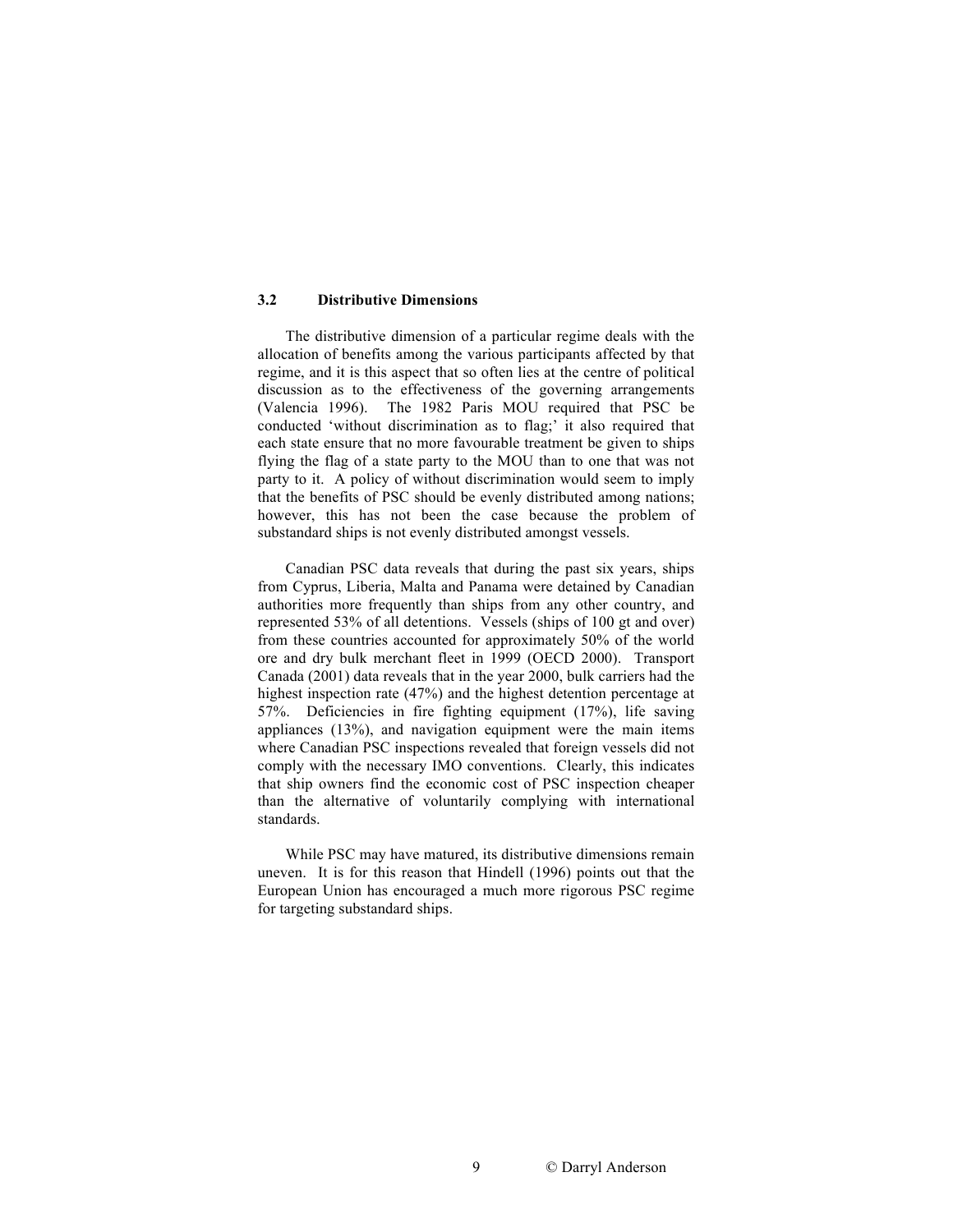In the future, individual ships will be targeted by a new inspection formula of which the main elements will be the deficiency and detention rate of the flag state; the conventions ratified by that state; the age of the ship; the type of ship; and the classification society used.

Despite the various regional initiatives that have evolved in recent years, in some parts of the world, application of PSC controls remains very limited (SSY Consultancy and Research 2001). The IMO's Senior Deputy Director of the Maritime Safety Division has noted that many countries have experienced difficulty not only in complying with existing legislation, but also in coping with the changes that have been made in more recent years (Plaza 1994). In addition, A January 2001 report from the OECD entitled *The Cost to Users of Substandard Shipping* observers that even PSC can only partially compensate for the laxity of some flag states in enforcing compliance with maritime legislation. Again, PSC has clearly resulted in some unevenness in the "distribution" of efforts to ensure compliance with maritime legislation.

## **3.3 Social Consequences**

The social consequences of a particular regime refer to the most economically efficient means of resolving a problem. As noted in Section 2.4, a crucial element of regional PSC initiatives is the sharing of information gained about particular ships or their owners or operators, between jurisdictions in and out of which those ships trade. This exchange of information is important for two reasons. First, it does not unduly inconvenience vessels by inspecting them at each and every port, and second, it provides forewarning to maritime administrators of the substandard ships in their region (Hare 1997).

In measuring the effectiveness of PSC, it is important to note that those countries that are taking their PSC obligations seriously and have sufficient technical and financial resources to do so are narrowing the trading options of substandard ships (Hare 1997).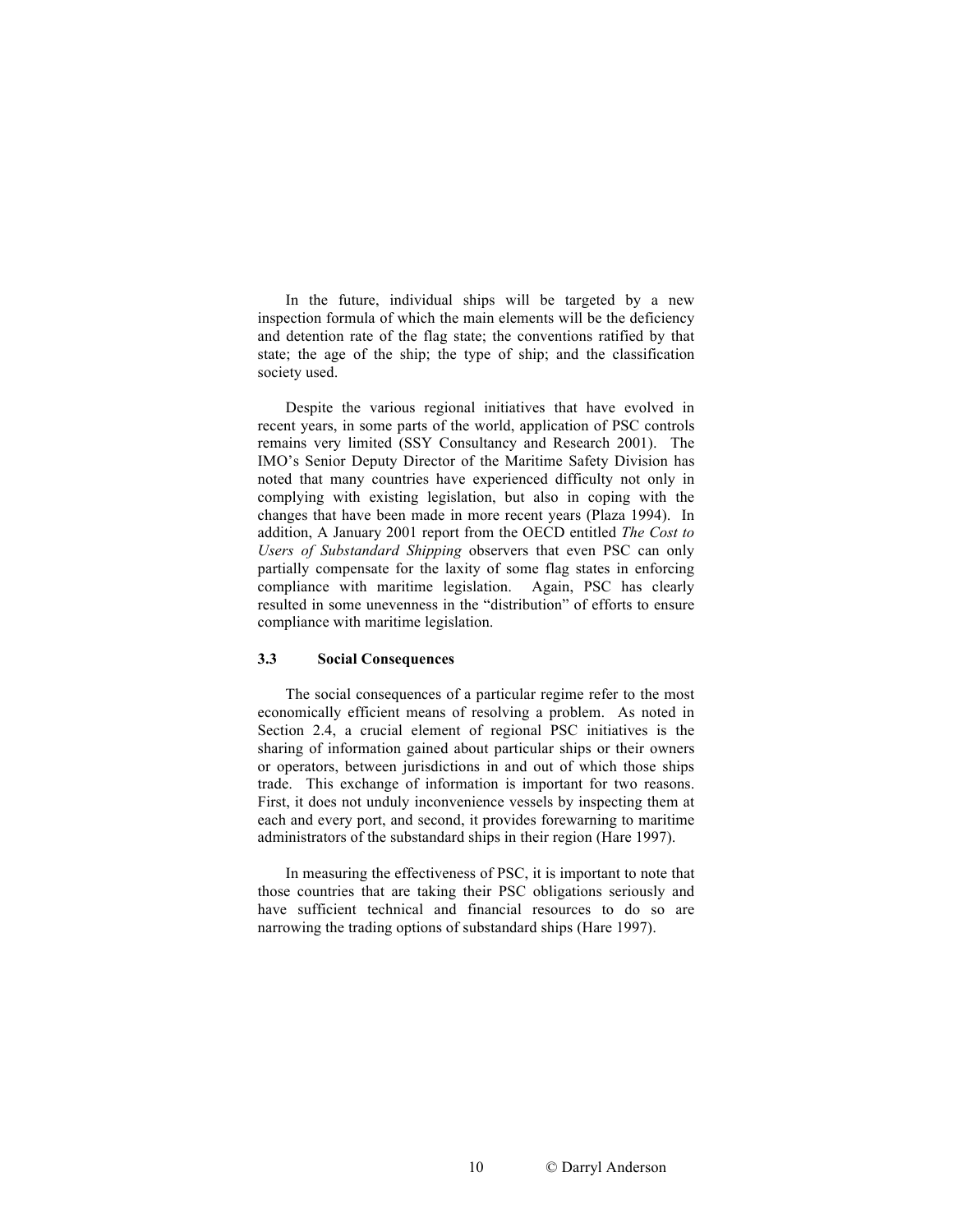One of the unfortunate social consequences, however, has been to increase the exposure (to substandard shipping) of those nations and individuals less able to deal with the negative consequences substandard shipping engenders. This is hardly a ringing endorsement of the equity principle.

#### **4 Conclusion**

This paper reveals that the regime of PSC serves to meet three critical needs in relation to the threat to life and/or the environment from substandard ships. First, it establishes a clear legal framework with liability for actions. Second, it demonstrates that the eight regional PSC MOUs have improved the quality and quantity of information available to nations on substandard ships. Third, it reveals that by working together in regional groupings, nations have been able to reduce the transaction costs of enforcement, and reduce the impact of enforcement activities on commercial shipping (Valencia 1996). Evidence suggests that PSC has indeed had some success in contributing to "safer shipping and cleaner oceans." However, this paper's review of the different dimensions and institutional character of port state control suggests that all is not well. One is left wondering, for example, why substandard ships are still a problem in international shipping when substandard aircraft ceased to be an issue long ago. Canada's involvement in the PSC regime clearly indicates that the benefits of inter-jurisdictional cooperation, while necessary to solve the problem of substandard shipping, are not sufficient. One could almost conclude that PSC has inadvertently resulted in removing the pressure from flag states, and effectively absolved them from their international responsibilities. Thus, solving the problem of substandard shipping requires political and business leadership.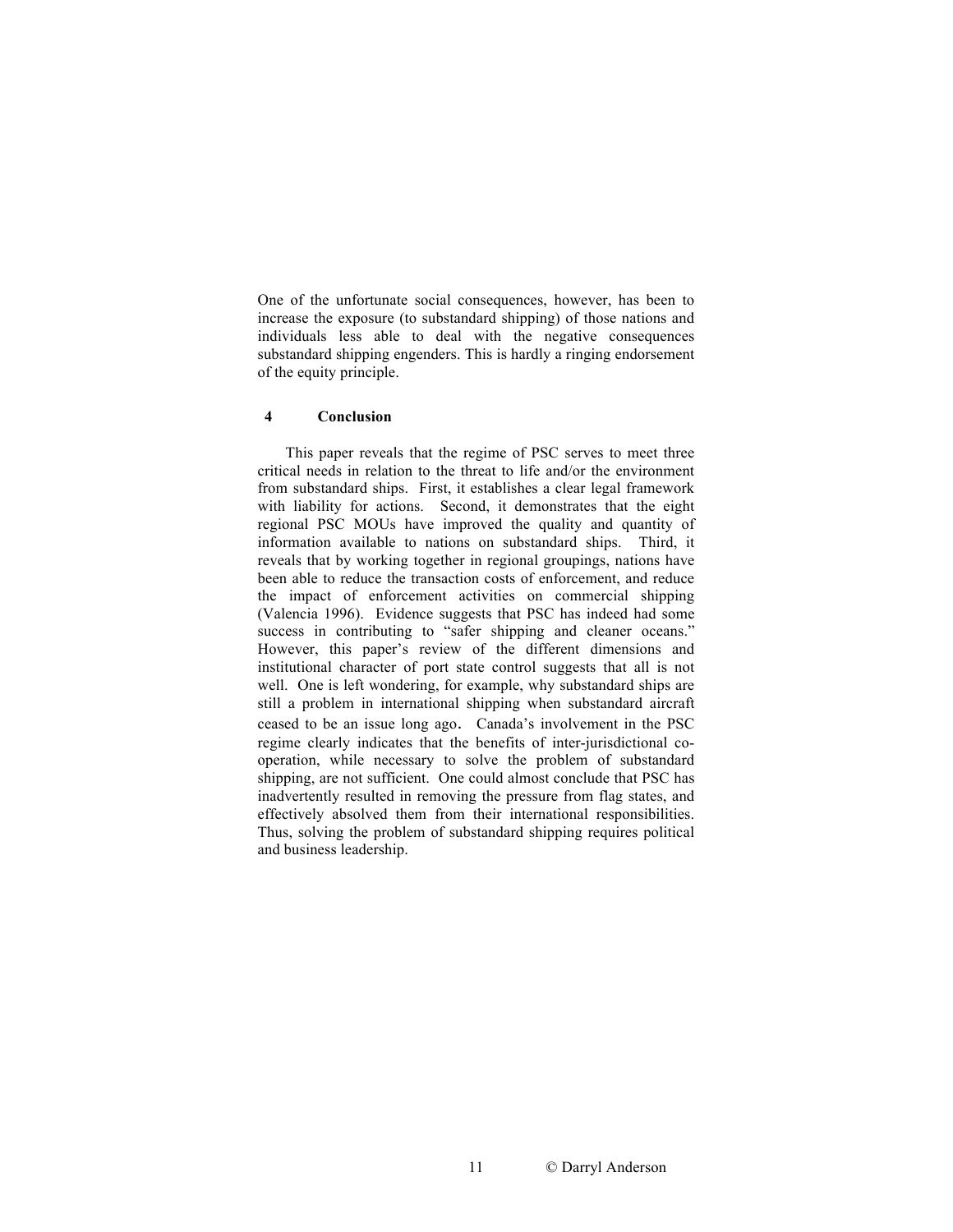## **References**

- Hare, J. 1997. Port State Control: Strong Medicine to Cure a Sick Industry. *Georgia Journal of International and Comparative Law - Special Admiralty Issues.* 26:3. Accessed September 14, 2001. Http://www.uct.ac.za/depts/shiplaw/psc2.htm
- Hoppe, H. 2002. *Port State Control: An Update on IMO'S WORK (2000)*. Accessed February 11, 2002. Http://www.imo.org/HOME.html
- Kibel, P. 2000. Alone at Sea: Chile's Ocean Policy. *Journal of Environmental Law.* 12:1. 43-64. Accessed September 6, 2001. Http://www3.oup.co.uk/envlaw/hdb/Volume\_12/Issues\_o1/1 20043.sgm.abs.html
- Organisation for Economic Co-operation and Development, 2000 'Maritime Transport – 1999 Statistical Tables' Accessed February 12, 2002. http://www.oecd.org/oecd/pages/home/displaygeneral/0,338 0,EN-relevant\_links-52-nodirectorate-no-no-2-25,FF.html
- Organisation for Economic Co-operation and Development, 2002 'Regulatory Issues in International Maritime Transport' Accessed February 12, 2002. Http://www.oecd.org/oecd/pages/home/displaygeneral/0,338 0,EN-home-52-nodirectorate-no-no-no-25,FF.html
- Plaza, F. 1994. Port State Control: Towards Global Standardisation. *Maritime Studies*. 75. 28-33.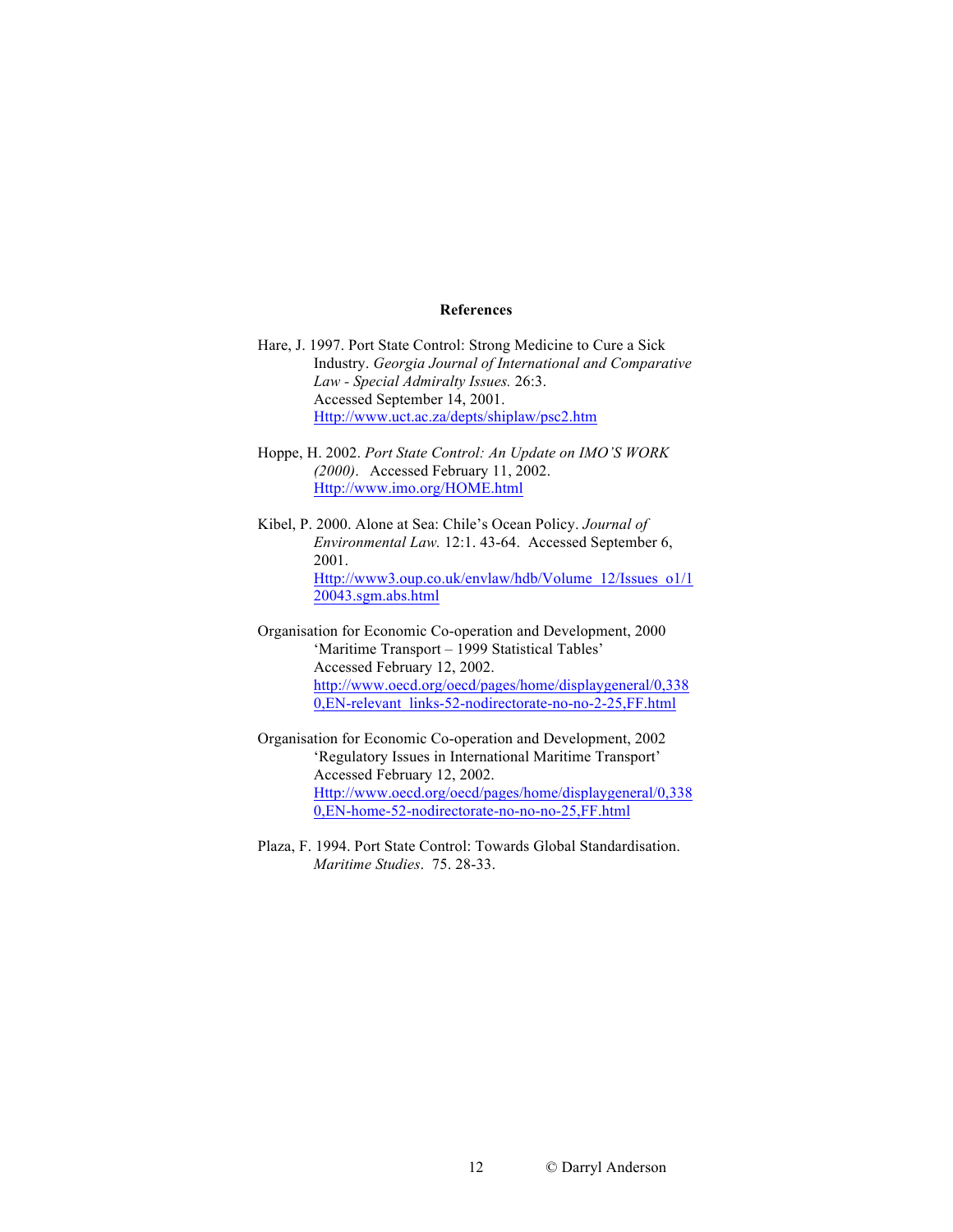- Sasamura, Y. 1998. Development of International Regulations on Maritime Safety and Pollution Prevention. In *Quality Shipping: Market Mechanism for Safer Shipping and Cleaner Sea,* edited by Hercules Haralambides. Rotterdam: Erasmus Publishing. 293-303.
- SSY Consultancy and Research Ltd. 2001. *The Cost to Users of Substandard Shipping*. Prepared for the OECD Maritime Transport Committee, Directorate for Science, Technology, and Industry. Accessed September 10, 2001 Http://www.oecd.org/oecd/pages/document/displaywithoutn av/0,3376,EN-document-notheme-1-no-no-12906-0,00.html
- Transport Canada. 2001. Ships and Operations Standards: Port State Control. Accessed September 10, 2001. Http://www.tc.gc.ca/MarineSafety/Port\_State\_Control/conti nue.htm
- Young, O.R. 1980. International Regimes: Problems of Concept Formation. *World Politics*. XXXII: 3. 331-356.
- Valencia, M.J. 1996. Regime Theory and Maritime Regime Building. In *Maritime Regime for North-East Asia*. Hong Kong: Oxford University Press. 17-58.
- Valenzuela, M. 1999. Enforcing Rules against Vessel-source Degradation of the Marine Environment: Coastal, Flag and Port State Jurisdiction. In *Order for the Oceans at Turn of the Century*, edited by David Vidas and Willy Ostreng. The Hague: Kluwer. 485-505.